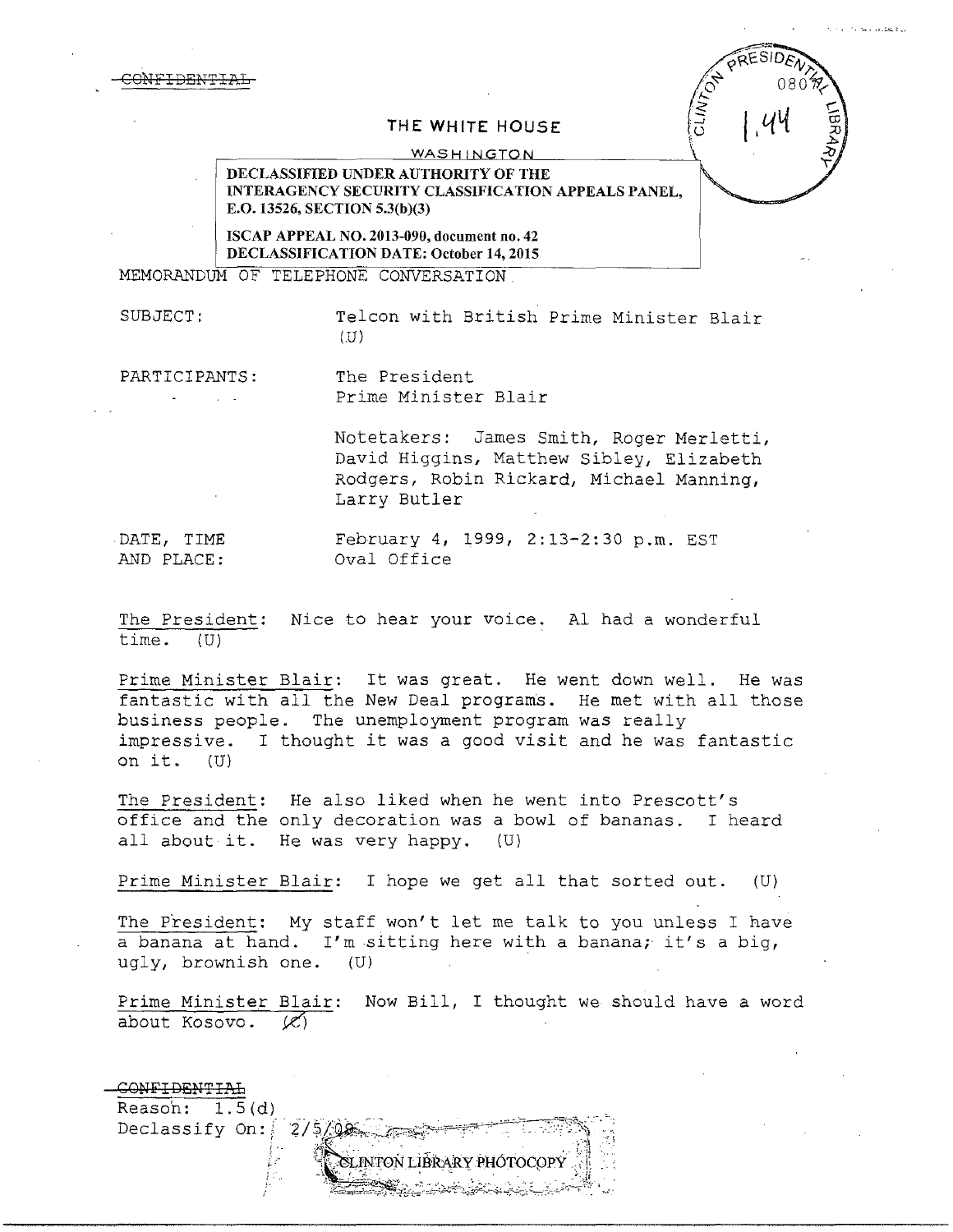#### $\overline{O}$ NFIDENTIAL 2

The President: Yes. Let me tell you, the Prime Ministers of both Macedonia and Albania were here today and they make us look<br>like old men. They are 31 and 33 years old. They are 31 and 33 years old.  $\int$ 

I **E.O. 13526, section l.4(d)** I

Prime Minister Blair: I think Robin and Madeleine did a really good job and we got a plan. The parties are coming on Saturday and the KLA are involved, as well. That is all good.

**E.O. 13526, section 1.4(b)(d)** 

The President: I agree.  $+C$ )

Prime Minister Blair: **jE.O. 13526, section 1.4(b)(d)j** 

The President: First of all, I agree with everything you say about maintaining pressure on Belgrade and the Kosovars on the interim settlement. I'm encouraged by Saturday's talks. There is no other way it works over the long run unless we can get a peace agreement and troops on the ground.  $+6+$ 

I **E.O. 13526, section l.4(d)** 

It is a hard sell in Congress. They still lecture me on Bosnia and how we didn't pay for it in advance. I tell them Bosnia is a great success story and they ought to be proud of it and keep it going, and not let it be wiped out. I gather there is a general feeling that a lot of European countries are willing to make troop contributions. That will help me to get Congress to support participation. You know I always want to be part of these things.  $\angle$ et

ON<del>FIDENTIAL</del>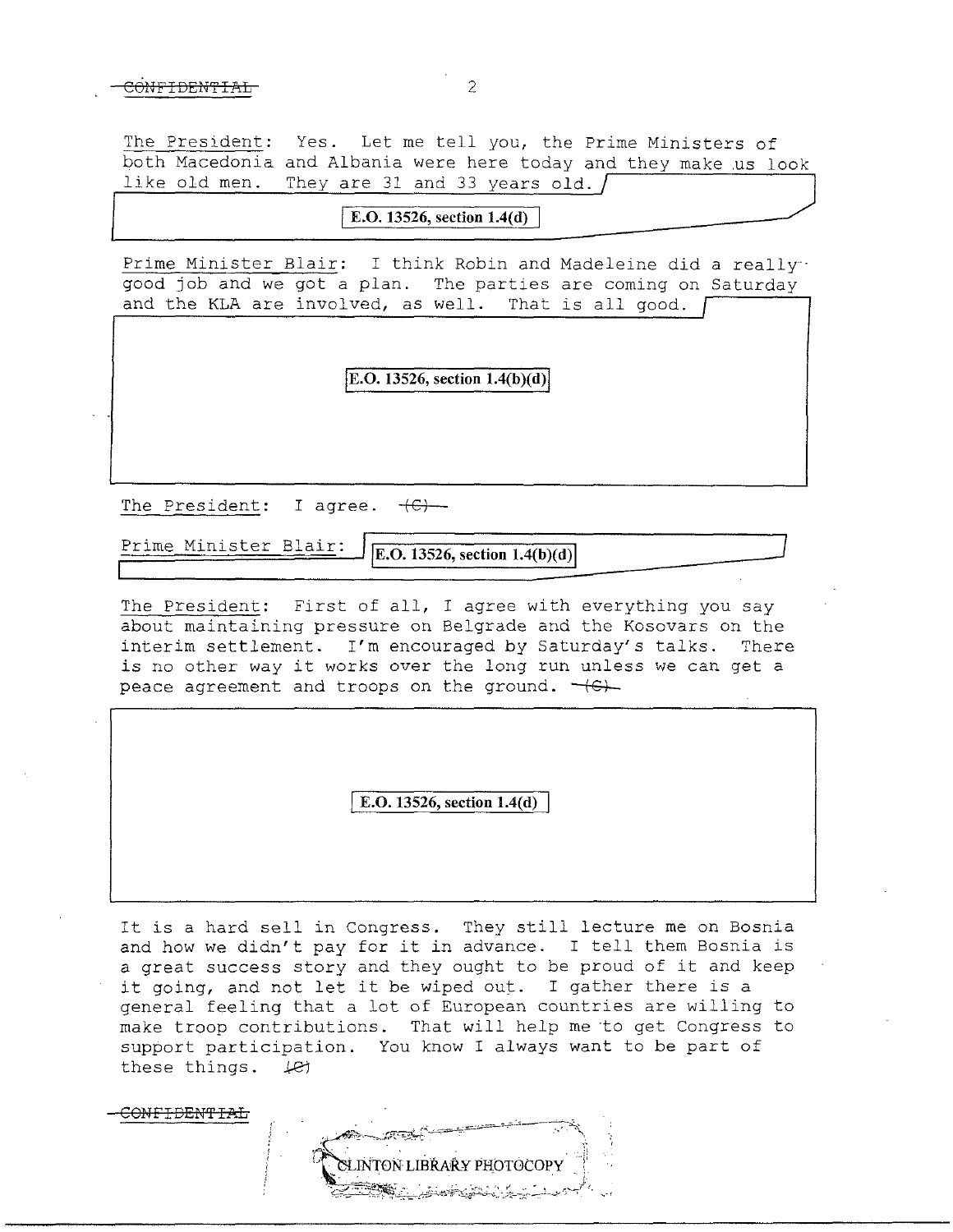I just gave a speech today. I basically said we were considering our participation and talking to Congress about it. I will make the strongest case I can, but our system is that they have to come up with money for it. The more European countries that are willing to participate and the greater extent, the better luck I will have with the Republican Congress.  $LT$ 

Ironically, all the business with me might help us get something done here. I think the announcement of substantial British participation, which I gather is your decision, will help us a lot. I want to help and I made my first big public pitch today. We will work with Congress and stay in close touch. Our military people are in contact and are simultaneously designing this concerning who contributes what. I will do the best that I can. I wish I could give you a number now, but I don't know I wish I could give you a number now, but I don't know what level yet. I am working it and I'll do the best I can. *\_)..81"* 

Prime Minister Blair: Well, Bill, that is great.

# lE.O. **13526, section l.4(b )(d)I**

The President: Great. Let me say, there's one other thing that would help me. If you put out that we talked, say that we have this under active consideration. That is what I just said publicly. If you could not say that I have made a definite decision. Because the Congress *is* Republican, at every public hearing we have, they start moping and saying that I expect them to fall in line afterward because they never refuse to support the troops. If you could say I haven't made a decision, that would give me another day to massage the congressional psyche and break it loose here. *Je1'* 

Prime Minister Blair: Don't worry, that is absolutely fine. That is very good indeed. Thanks, as ever.  $[2]$ 

The President: Well, you are doing great. You even got good press in the New York Times. (U)

Prime Minister Blair: Well, it cost a lot of money. (U)

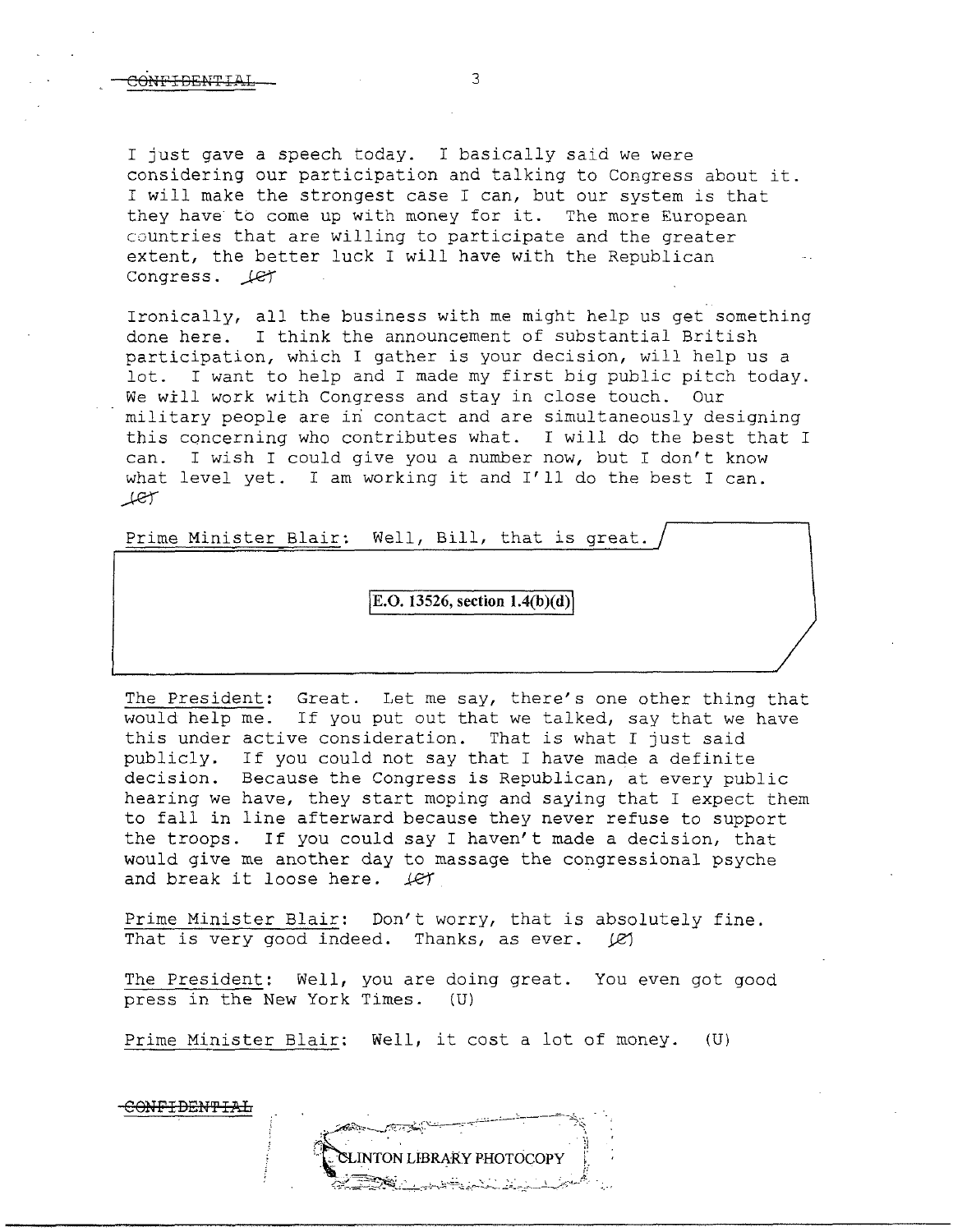## CONFIDENTIAL 4

The President: You got good press in the New York Times and I got a good editorial in the Guardian. (U)

Prime Minister Blair: Yes, you got an editorial in the Guardian. (U)

The President: They said I was more liberal than you. I don't. know if that is good or bad. (U)

Prime Minister Blair: Well, it's good for you. Your State of the Union, as I suspected, had a big impact around Europe. I was in Vienna last week with center-left leaders. It made a big impact there. [

# $|E.O. 13526$ , section  $1.4(b)(d)|$

The President: We need to think about our next steps. I thought that NYU conference was good. (C)

Prime Minister Blair: They (the Center-left leaders) are absolutely desperate for it. They now buy entirely the argument that we can learn from America. The State of the Union did help. The leader of the United States was talking about building a cohesive, peaceful society and the rest of it. It was language they can understand.  $\varnothing$ 

The President: Yes.  $(\mathcal{Y}$ 

Prime Minister Blair: I think we certainly should do some more. They are desperate.  $+e^+$ 

The President: One thing I think you should have your guys thinking about. What is our response to tough challenges? Like, is there a third way response to financial crises? How do we stop the reversal of trade liberalization and take it up again? With all these troubles in Asia, the temptations to close down the movement for trade liberalization will be great. +er

Prime Minister Blair: I think that is absolutely right. It has to be a big part of our discussions.

## **E.O. 13526, section**  $1.4(b)(d)$

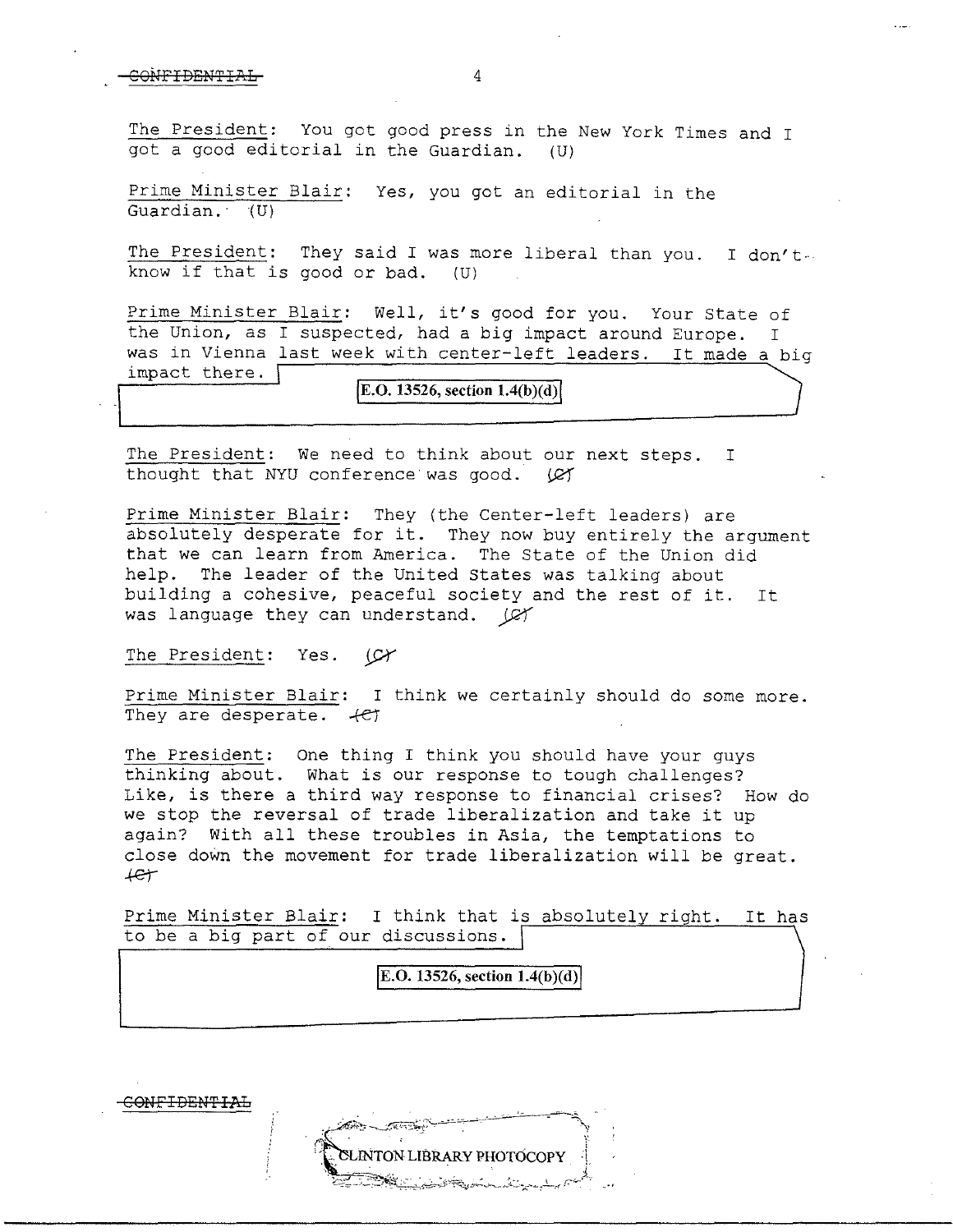CONFIDENTIAL 5

# $|E.O. 13526$ , section  $1.4(b)(d)$

The President: I agree with that. I think when we do the next G-8 meeting we really ought to give some thought to setting up our trade position and also think about what wrinkles need to be in the finance system position as well. We will have a lot to talk about in advance, but the G-8 will give you a forum and me a forum and our crowd a forum to elevate some of these issues. J..&r

Prime Minister Blair: I agree completely.  $\varnothing$ 

The President: We will be in constant touch the next few days to wrap it up and nail down what to do.  $\mathcal{L}$ 

Prime Minister Blair: King Hussein. What a terrible thing. I'm really sorry.  $\text{\textsterling}$ 

The President: Yes, he just left here. He is going home on life support. You know he did his best, but I will be surprised if he pulls out of this.  $+e^+$ 

Prime Minister Blair: I just saw him a couple of days ago and thought he was looking better.  $-(C)$ 

The President: He had a severe relapse. Noor brought him over here. I just think that this is the way these conditions are. They overwhelm your system and you have nothing left. *JZI* 

Prime Minister Blair: It's a shame for the guy. Bill, just one<br>other thing.  $\begin{array}{|l|} \hline \text{E.O. 13526, section 1.4(b)(d)} \hline \end{array}$ **E.O. 13526, section**  $1.4(b)(d)$ 

CONFIDENTIAL

 $\mathcal{L}=\mathcal{L}=\mathcal{L}=\mathcal{L}=\mathcal{L}=\mathcal{L}=\mathcal{L}=\mathcal{L}=\mathcal{L}=\mathcal{L}=\mathcal{L}=\mathcal{L}=\mathcal{L}=\mathcal{L}=\mathcal{L}=\mathcal{L}=\mathcal{L}=\mathcal{L}=\mathcal{L}=\mathcal{L}=\mathcal{L}=\mathcal{L}=\mathcal{L}=\mathcal{L}=\mathcal{L}=\mathcal{L}=\mathcal{L}=\mathcal{L}=\mathcal{L}=\mathcal{L}=\mathcal{L}=\mathcal{L}=\mathcal{L}=\mathcal{L}=\mathcal{L}=\mathcal{L}=\mathcal{$ ITON LIBRARY PHOTOCOPY -~"-~\~~~-:.:.,:,.....-\_ - " . . ----~; ~-"--.·.··.··c··-.··,· --·., '.---~--- ,; --,~~----~~., , \_\_ ,